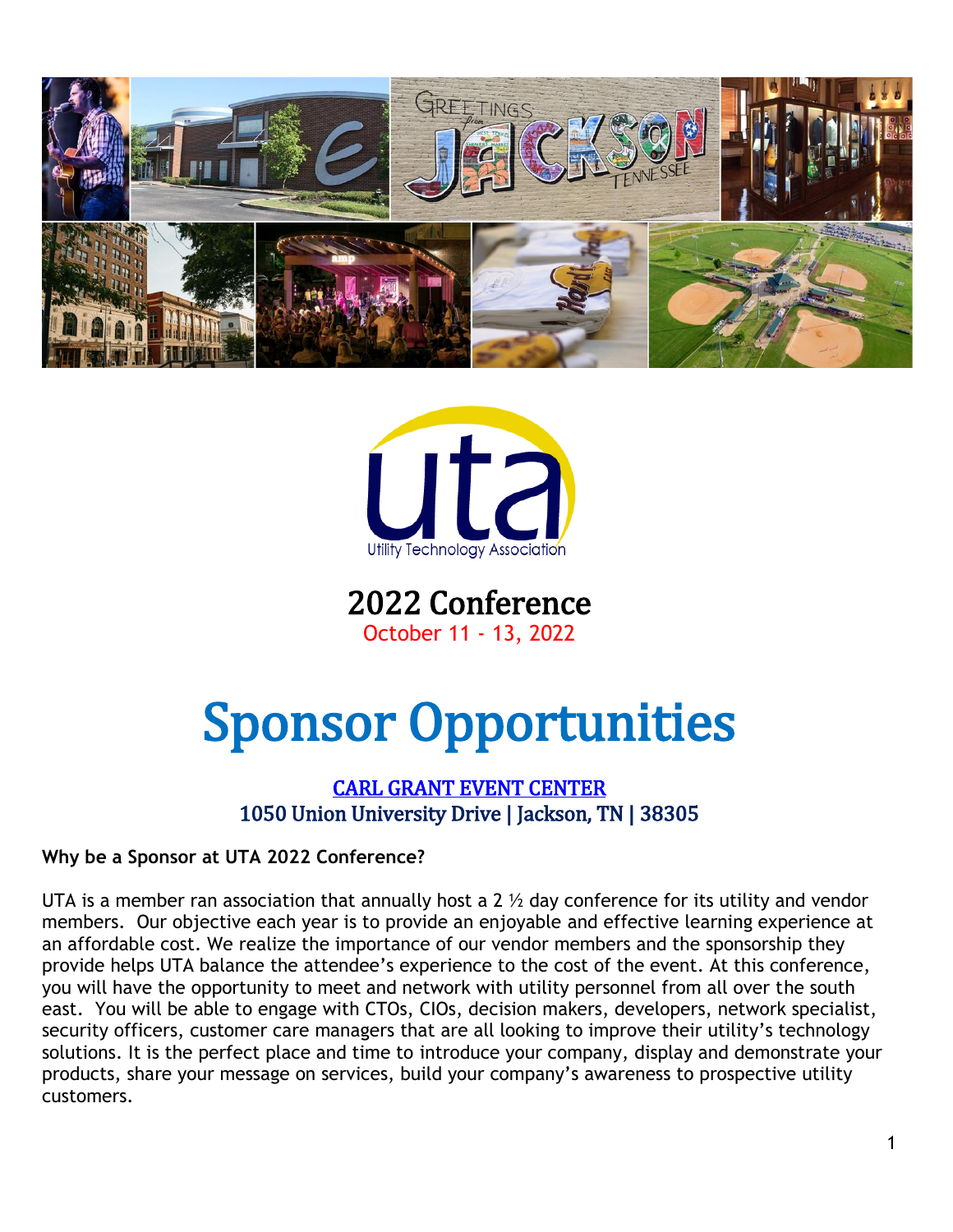### **Who Attends UTA Conferences?**

We have a strong showing of repeat attendees as well as new utility members attend UTA conferences. We pick a different location each year and this year we will be in the Rock-a-Billy city Jackson, TN. We are a close nit group that stay in contact with each other and enjoy this annual time to network together and collaborate on technology and opportunities facing the utilities industry.

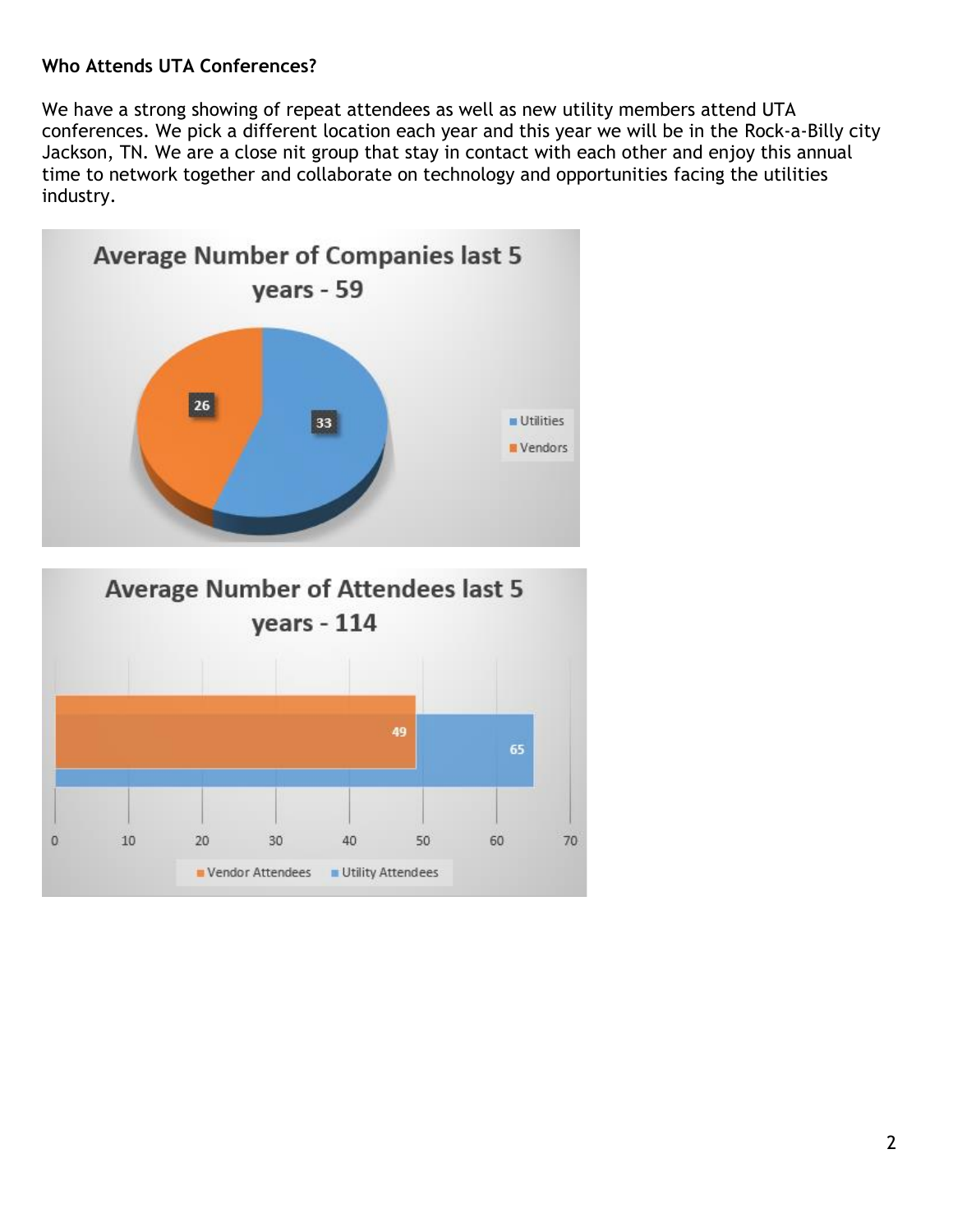# **Exhibiting Sponsor:**

- UTA will have Vendor Exhibiting space available for up to **30** vendors to display and showcase their products and/or services.
- Electronic pre and post conference attendee lists with contact information.
- Company name in conference materials.
- Identified as a Vendor on your name badge.
- Conference agenda allows for several long breaks and encourages attendees to visit Vendor Exhibiting space. Food and beverages will be strategically located in this space.
- Conference registration for your staff that enable them to attend all conference sessions and social events… not just exhibit.
- Fees for Vendor Booths are \$250 for each single company exhibition space.
- Fees for Vendor Attendees is \$200 for each person attending from your company.
- Vendors will be allowed to setup on Monday evening beginning at 4 PM or Tuesday morning beginning at 7:30 AM.
- Booth size will be approximately 8 x 8 and will include a clothed 6 foot table, 2 chairs, and electricity.
- *Please register as soon as possible to reserve your booth space. You will register for both the Vendor Booth and all Vendor Attendees via the website, once registration is open.*
- Vicky Wilson Turner, UTA VP and Customer Service Manager at Morristown Utilities, will be the vendor liaison this year. For more details or questions please contact Vicky at [vturner@musfiber.net](mailto:vturner@musfiber.net) or 423-317-6209.

# **Special Events Sponsor:**

UTA will be offering additional sponsorships this year to help with the cost of the 2022 conference. **The Special Event Sponsorships available are limited,** so make your decision soon and grab one that is right for your company and your marketing budget. For payment, we can provide an invoice to your company or we can make special credit card arrangements. Contact Vicky Turner for next steps in securing your special event sponsorship! Vicky Turner, Customer Service Manager at Morristown Utilities and UTA VP, [vturner@musfiber.net](mailto:vturner@musfiber.net) or 423-317-6209.

# **Entertainment Sponsor** – 1 available. Cost is \$3500.

**Benefits include**:

- $\div$  long logo display in power point during breaks,
- (4) 25"x30" poster board easel signage placed in Conference area & at Dinner Venue,
- $\div$  full page ad in Agenda,
- 5 minute speaking opportunity to entire audience on Wednesday before adjourning.

#### **Dinner Sponsor** – 3 available. Cost is \$2000 each. **Benefits include**:

- $\triangleq$  Medium logo display in power point during breaks,
- (1) 25"x30" poster board easel signage placed at Dinner Venue,
- $\div$  1/<sub>2</sub> page ad in Agenda,
- $\div$  3 minute speaking opportunity to entire audience before food event being sponsored.